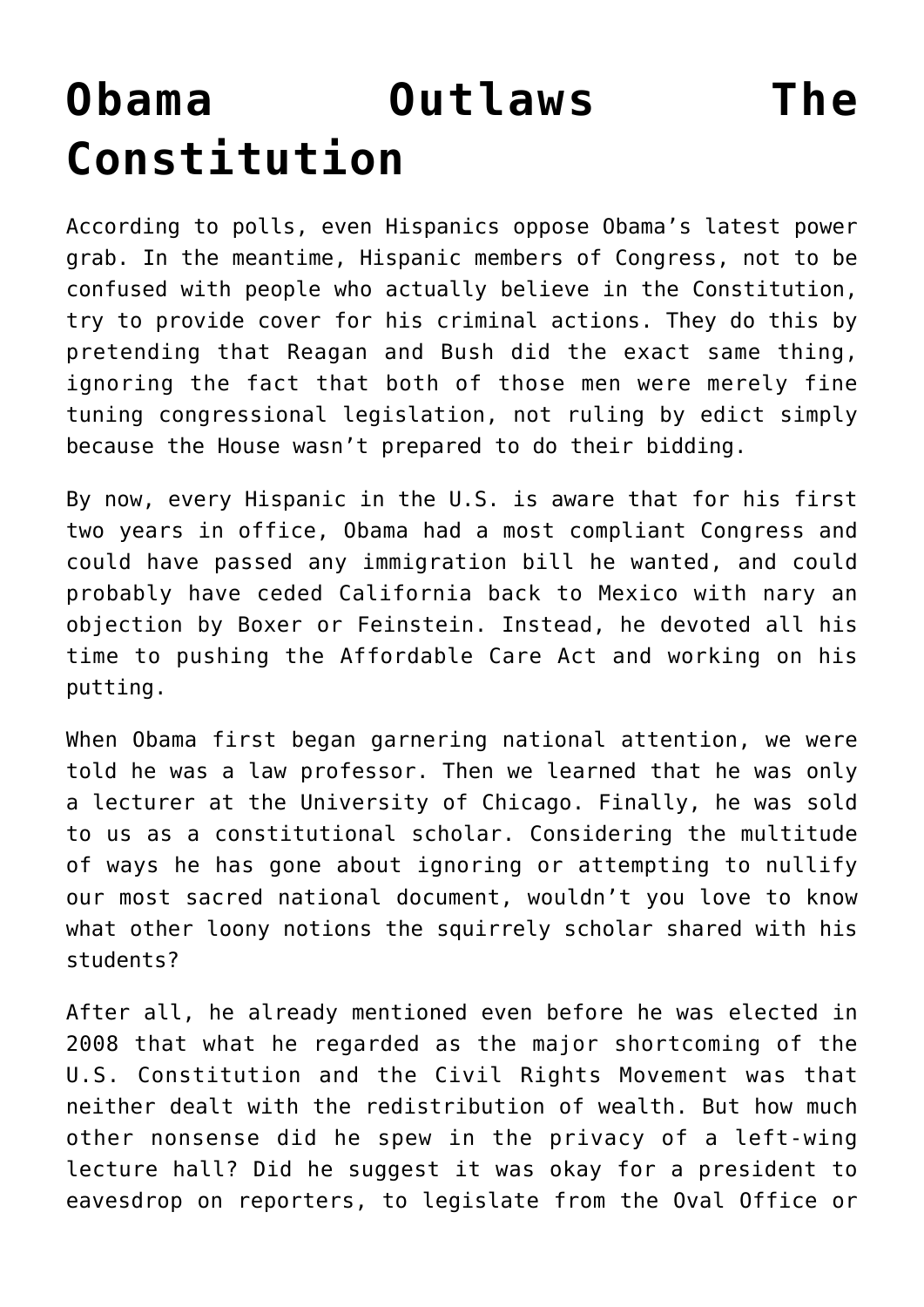to use the IRS to target one's political enemies, so long as the president was a Democrat?

I think it's safe to assume that while Professor Plum was busy committing mayhem in the library with a candlestick, pretend-Professor Dumb was committing even worse sins in the classroom.

If you're at all interested in the way President Eisenhower went about dealing with illegal immigrants, it seems that in 1954, Ike made retired Gen. Joseph Swing, a former West Point classmate and a veteran of the 101st Airborne, Commissioner of the Immigration and Naturalization Service (INS).

Back then, Sen. Lyndon B. Johnson (D, Texas) and Sen. Pat McCarran (D, Nevada) favored open borders and were vehemently opposed to shutting down illegal immigration. But Ike used his power and prestige to shield Gen. Swing from those Washington heavyweights, and told him to do what he needed to do.

One of the first things Swing did was to transfer certain entrenched INS officials out of the border area. Then, on June 17, 1954, he began what was called, without apology, "Operation Wetback." Some 750 INS agents swept northward with a goal of 1,000 apprehensions a day.

By the end of July, over 50,000 aliens were caught in California and Arizona. An additional 488,000, fearing arrest, had fled the country.

By mid-August, the crackdown extended to Utah, Nevada, Idaho and Texas. By September, 80,000 had been taken into custody in Texas alone, and between 500,000 and 700,000 had fled the country.

What's more, Mexicans caught in the roundup were not simply released at the border, where a single footstep would bring them back. Gen. Swing arranged for buses and trains to take them deep within Mexico. Thousands more were returned by ships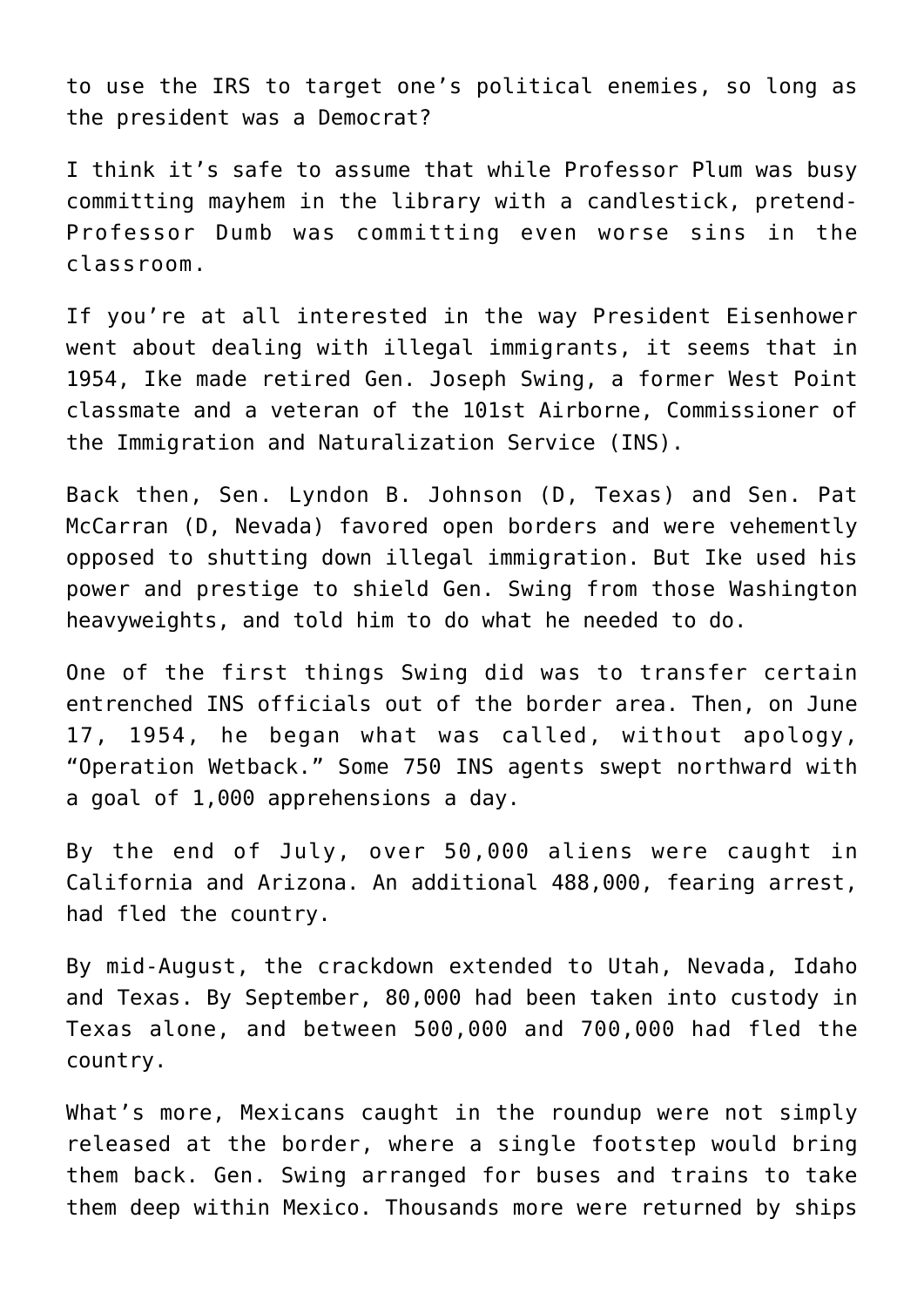from Port Isabel, Texas, to Vera Cruz, Mexico, 500 miles to the south.

I acknowledge that those were different times. Sixty years makes a heck of a difference. Today, I'm sure we would call the program something along the lines of Operation Hacienda Bound.

Barack Obama and his hand puppet John Kerry are so determined to make a deal with Iran, they have taken total leave of their meager senses. A year ago, when we were allegedly trying to restrain Iran from developing a nuclear bomb, we threatened them with additional financial sanctions if they didn't cooperate within six months. At the end of that time, when we had not made a deal, we removed most of the sanctions in exchange for their willingness to at least sit across the table from a human jackass for another six months. A steep price to pay for the Iranians, but they agreed.

It's now been an entire year and still Iran refuses to put its X on an agreement. Now if Iran were a Republican House, Obama would simply go on TV and announce what he wanted, insisting he had been patient long enough. Instead, the way things are headed, what I expect will happen is that in a few months, Iran will announce it is calling off its economic sanctions against the U.S. in exchange for our surrendering our nuclear stockpile into the hands of the Ayatollah.

Moving on from two-legged dogs to those with four legs and a tail, it came to me years ago after watching our various pooches sniff bushes, lampposts and fire hydrants, that they communicate with their urine – pmail, as it were.

Lately, I've been watching how Angel carries on whenever the postman approaches our front door. It's made me wonder if dogs who are owned by mailmen bark incessantly at their masters just to prove to the other dogs in the neighborhood that they're regular guys.